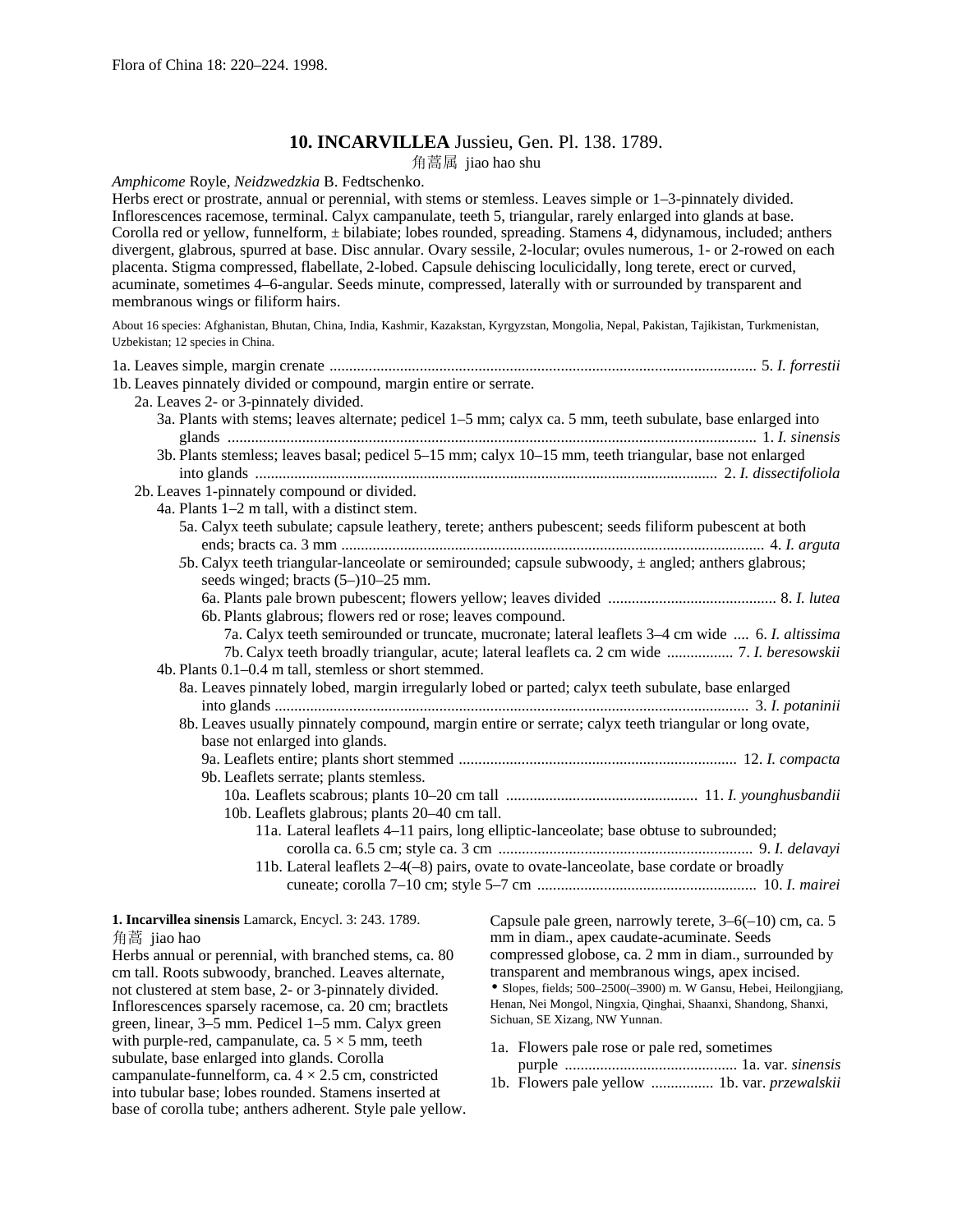#### **1a. Incarvillea sinensis** var. **sinensis**

角蒿(原变种) jiao hao (yuan bian zhong) *Incarvillea sinensis* subsp. *variabilis* (Batalin) Grierson;

*I. variabilis* Batalin.

Leaves variable in shape; flowers pale rose, pale red, or purple. Fl. May–Sep, fr. Oct–Nov. 2*n* = 22.

• Slopes, fields; 500–2500(–3900) m. W Gansu, Hebei, Heilongjiang, Henan, Nei Mongol, Ningxia, Qinghai, Shaanxi, Shandong, Shanxi, N Sichuan, SE Xizang, NW Yunnan.

**1b. Incarvillea sinensis** var. **przewalskii** (Batalin) C. Y. Wu & W. C. Yin in C. Y. Wu, Fl. Reipubl. Popularis Sin. 69: 36. 1990.

黄花角蒿 huang hua jiao hao *Incarvillea variabilis* var. *przewalskii* Batalin, Trudy Imp. S.-Peterburgsk. Bot. Sada 14: 180. 1895; *I. sinensis* subsp. *variabilis* f. *przewalskii* (Batalin) Grierson.

Flowers pale yellow. Fl. Jul–Sep.

• Slopes; 2000–2600 m. Gansu, Qinghai, Shaanxi, NW Sichuan.

### **2. Incarvillea dissectifoliola** Q. S. Zhao, Acta Phytotax. Sin. 26: 78. 1988.

裂叶波罗花 lie ye bo luo hua

Herbs perennial, stemless. Rhizome fleshy, robust. Leaves basal, 2-pinnatisect; rachis 20–30 cm, 1-sulcate, puberulent; leaflets 7 or 8 pairs,  $3-6 \times 2-3$  cm, sessile, divided into 3 or 4 segments on each side, puberulent, margin crenate. Scape 30–50(–80) cm, 10-sulcate; raceme 5–8-flowered; bracts lanceolate, 1–1.2 cm; bractlets linear to lanceolate, 3–5 mm. Pedicel 0.5–1.5 cm. Calyx broadly campanulate, 1–1.5 cm, 5-veined; lobes triangular, ca.  $7 \times 8$  mm, reflexed mucronate, puberulent. Corolla narrowly funnelform; tube purple outside, ca. 4 cm, ca. 5 mm wide at base, ca. 1.5 cm wide distally; lobes 5, subrounded, purplish, ca. 1.2 cm in diam. Filaments inserted at base of corolla tube. Ovary glabrous. Stigma flabellate. Fruit not known. Fl. Jun.

• Slopes; ca. 3000 m. Sichuan.

**3. Incarvillea potaninii** Batalin, Trudy Imp. S.-Peterburgsk. Bot. Sada 11: 492. 1892.

聚叶角蒿 ju ye jiao hao

Herb perennial, 20–25 cm tall, with stems. Leaves alternate, usually clustered at stem base, 1-pinnately divided; leaf rachis ca. 6 cm; leaflets 3–7, ovate, unequal, ca. 2  $cm \times 5{\text -}10$  mm, margin irregularly lobed or parted. Inflorescences racemose, terminal; peduncle 8–15 cm. Pedicel 2–5 mm. Calyx campanulate,  $4-5 \times 4-5$  mm; teeth subulate, base enlarged into glands, ca. 4 mm. Corolla red, funnelform, 4–4.5 cm, ca. 1 cm in diam., base constricted into a tube ca. 3 mm in diam.; lobes rounded, patent, ca.  $1.2 \times 1.5$  cm, margin ciliate. Staminode ca. 1 cm, apex enlarged. Capsule terete, 5–6 cm × ca. 5 mm, apex acuminate. Seeds ovoid to subglobose, ca.  $4.5 \times 2.5$  mm; wings 1.5–2 mm, membranous.

Slopes. Nei Mongol [Mongolia].

**4. Incarvillea arguta** (Royle) Royle, Ill. Bot. Himal. Mts. 296. 1836.

两头毛 liang tou mao

Herbs perennial, to 1.5 m tall. Leaves alternate, 1-pinnately compound, not clustered at stem base, ca. 15 cm; leaflets 5–11, ovate-lanceolate,  $3-5 \times 1.5$ –2 cm, pale green and glabrous abaxially, dark green and pubescent adaxially, base broadly cuneate, unequal, margin serrate, apex long acuminate. Inflorescences racemose; bracts subulate, ca. 3 mm; bractlets less than 1.5 mm. Calyx campanulate, 5–8 mm; teeth subulate, 1–4 mm, base subtriangular, not enlarged into glands. Corolla pale red or purple-red, campanulate-funnelform, ca.  $4 \times 2$  cm; tube 1.8–2.2 cm. Stamens adherent; anthers divergent. Capsule linear, terete, leathery, ca. 20 cm. Seeds numerous, minute, acute and filiform pubescent at both ends. Fl. Mar–Jul, fr. Sep–Dec.

Slopes, thickets; 1400–2700(–3400) m. Gansu, W and NW Guizhou, SW Sichuan, Xizang, N Yunnan [India, Nepal].

- 1a. Inflorescences 6–20-flowered; pedicel 8–25 mm; bractlets borne at pedicel base 4a. var. *arguta*
- 1b. Inflorescences 4–10-flowered; pedicel 2–4 cm; bractlets borne at ca. middle of pedicel ......................................... 4b. var. *longipedicellata*

## **4a. Incarvillea arguta** var. **arguta**

两头毛(原变种) liang tou mao (yuan bian zhong)

*Amphicome arguta* Royle, Ill. Bot. Himal. Mts. t. 72. 1835; *Incarvillea arguta* var. *daochengensis* Q. S. Zhao; *I. diffusa* Royle.

Inflorescences 6–20-flowered; bractlets borne at base of pedicel. Pedicel 0.8–2.5 cm. Fl. Mar–Jul, fr. Sep–Dec. Slopes, thickets; 1400–2700(–3400) m. Gansu, W and NW Guizhou, SW Sichuan, Xizang, N Yunnan [India, Nepal]. The whole plant is used medicinally for the treatment of injuries.

**4b. Incarvillea arguta** var. **longipedicellata** Q. S. Zhao, J. Sichuan Univ. (Nat. Sci.) 4: 94. 1983.

长梗两头毛 chang geng liang tou mao Inflorescences terminal, 4–10-flowered; bractlets borne at ca. middle of pedicel. Pedicel 3–4 cm. Calyx teeth margin not ciliate. Fl. May–Jul, fr. Sep–Dec.

• Sichuan, Xizang.

**5. Incarvillea forrestii** Fletcher, Notes Roy. Bot. Gard. Edinburgh 18: 310. 1935.

单叶波罗花 dan ye bo luo hua

Herbs perennial, 15–30(–60) cm tall, glabrescent. Leaves alternate, simple; petiole 2–5(–15) cm; leaf blade ovate-elliptic,  $6-8(-20) \times 3-6(-15)$  cm, papery, base and apex subrounded, margin crenate; lateral veins 7–9 on each side of midrib. Inflorescences racemose, 6– 12-flowered, terminal; peduncle 2–4 cm; bracts 5–12 mm. Pedicel 5–10 mm. Calyx campanulate, 1.4–2 cm; teeth  $2-4 \times 7-10$  cm, apex acute. Corolla red, ca.  $5.5 \times$ 3 cm; tube 4.5–5 cm, purple-red striate and spotted adaxially; lobes rounded,  $1.4-1.8 \times 1.8-2.2$  cm. Capsule lanceolate, compressed, 4-angled, 4–6(–9) cm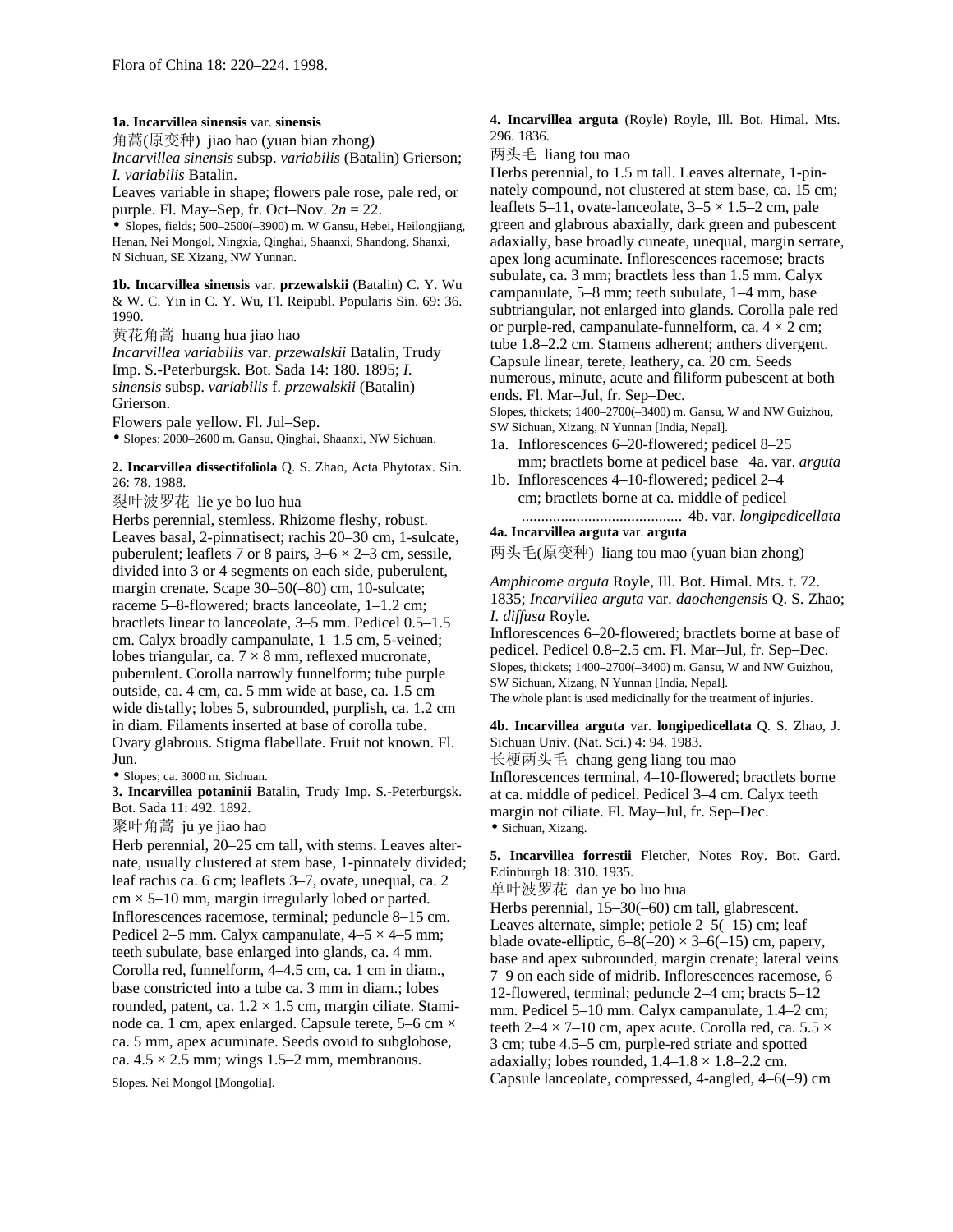$\times$  5–7 mm, apex acuminate. Seeds ovoid, 5–6  $\times$  3–4 mm; wing ca. 1 mm wide. Fl. May–Jul, fr. Aug–Nov. • Grassland, thickets; 3000–3500 m. SW Sichuan, NW Yunnan.

**6. Incarvillea altissima** Forrest, Notes Bot. Gard. Edinburgh 13: 164. 1921.

高波罗花 gao bo luo hua

Herbs perennial, ca. 2 m tall, glabrous. Leaves 1 pinnately compound, 7–8 cm; lateral leaflets elliptic, 5–  $7 \times 3$ –4 cm, margin serrate. Inflorescences racemose, terminal, 10–30-flowered, ca. 65 cm; bracts linear, 1.2– 2.5 cm; bractlets linear. Pedicel 5–10 mm. Calyx campanulate,  $1.5-1.7$  cm; teeth  $2-2.5 \times 5-6$  mm, rounded to truncate, apex mucronate. Corolla pale red, 5–5.5 cm; lobes rounded or emarginate,  $1.6-1.8 \times 2.5-$ 2.8 cm, glandular pubescent. Staminode ca. 1.5 mm. Capsule long horned, ca. 6 cm, 4-angular, apex acuminate. Seeds broadly ovoid,  $4.5-5 \times 3.5-4$  mm, brown, surrounded by a membranous wing 1–2 mm wide. Fl. Jun–Aug.

• Thickets, forests; 2100–2800 m. SW Sichuan, C Xizang, N and W Yunnan (Lijiang, Yongping, Yongshan).

**7. Incarvillea beresowskii** Batalin, Trudy Imp. S.-Peterburgsk. Bot. Sada 14: 181. 1895.

四川波罗花 si chuan bo luo hua

*Incarvillea longiracemosa* Sprague; *I. lutea* Bureau & Franchet subsp. *longiracemosa* (Sprague) Grierson; *I. wilsonii* Sprague.

Herbs perennial, ca. 1 m tall, glabrous. Leaves 1 pinnately compound; lateral leaflets 3–6 pairs, long elliptic,  $6-7 \times$  ca. 2 cm, base oblique; terminal leaflets elliptic,  $2-7 \times 1-3.2$  cm, entire or serrate. Inflorescences racemose, terminal, more than 17 flowered, ca. 53 cm; bracts 0.5–1.5 cm, lanceolate; bractlets linear. Pedicel 5–10 mm. Calyx campanulate, yellow-green,  $1.5(-3.0) \times 0.8$ –1.5 cm; teeth broadly triangular, ca.  $4 \times 4 - 7$  mm, apex acute. Corolla rose or red, patent; tube 3.5–5 cm, base constricted; lobes ovate, ca.  $2 \times 1.4$ –2.5 cm. Filaments yellow-green; anthers yellow. Style long, pale yellow; stigma compressed, 2 lobed. Capsule 4-angled,  $8-10 \times 1-1.3$  cm, dehiscing by 2 leathery valves, apex acute. Seeds pale brown, ca.  $4.5 \times 3$  mm, surrounded by a wing ca. 1 mm, puberulent. Fl. May–Jul, fr. Jul–Oct.

• Slopes;  $2100-3000(-4200)$  m. NW Sichuan, Xizang (W to Lhasa).

**8. Incarvillea lutea** Bureau & Franchet, J. Bot. (Morot) 5: 137. 1891.

黄波罗花 huang bo luo hua

*Incarvillea principis* Bureau & Franchet.

Herbs perennial, ca. 1 m tall, pale brown pubescent. Roots fleshy, 1–2 cm in diam. Leaves 1-pinnately divided, mostly borne below middle of stem, 12–27 cm; lateral leaflets 6–9 pairs, sessile, elliptic-lanceolate, 5–9  $\times$  1.5–3 cm, margin serrate, pubescent on veins. Inflorescences racemose, 5–12-flowered; bractlets linear, 1–1.5 cm. Pedicel 5–10 mm. Calyx campanulate, green with purple spots, veins dark purple, 1.5–3 cm; teeth broadly triangular, 5–10 mm, apex acute. Corolla yellow, purple spotted and striate at base, 5–6(–8) cm, mouth ca. 3 cm in diam.; tube ca. 4 cm; lobes rounded,  $1.5-2 \times 2-2.5$  cm, glandular. Staminode ca. 1 mm; filaments and anthers pale yellow. Capsule pale brown, lanceolate, ca.  $10 \times 1.3$ –1.5 cm, 6-angled, woody, apex acuminate. Seeds pale yellow-brown, ovoid or globose,  $4-4.5 \times 3-4.5$  mm, apex rounded or emarginate, usually gray pubescent; wings ca. 1 mm wide. Fl. May–Aug, fr. Sep–Nov.

• Forests, slopes, grasslands; 2000–3400 m. W Sichuan, C Xizang, NW Yunnan.

**9. Incarvillea delavayi** Bureau & Franchet, J. Bot. (Morot) 5: 138. 1891.

红波罗花 hong bo luo hua

Herbs perennial, stemless, ca. 30 cm tall, glabrous. Leaves basal, 1-pinnately divided, 8–25 cm; leaf rachis ca. 20 cm; lateral leaflets 4–11 pairs, elliptic-lanceolate,  $4-7 \times 1-3$  cm, glabrous, base obtuse to subrounded, margin serrate, apex acuminate; terminal leaflets 1.5–  $3.5 \times 1 - 2.5$  cm, subsessile. Inflorescences racemose, 2-6-flowered, terminal; peduncle ca. 30 cm; bracts ca. 1 cm; bractlets ca. 5 mm. Pedicel 0.5–1.5 cm. Calyx campanulate, 1.3–2 cm; teeth  $5-7 \times 5-7$  mm, apex caudate-acuminate. Corolla red, campanulate, ca. 6.5 × 3.5 cm; tube ca. 5 cm; lobes semirounded, spreading. Filaments ca. 2.5 cm; anthers ovoid, versatile. Style ca. 3 cm; stigma compressed, flabellate. Capsule graybrown, 4-angled, 5–7.5 cm, woody. Seeds broadly ovoid, glabrous on 1 side, pubescent on another, ca.  $5 \times$ 3–4 mm. Fl. Jul. 2*n* = 18, 22.

• Grasslands, slopes; 2400–3900 m. W Sichuan, NW Yunnan.

**10. Incarvillea mairei** (H. Léveillé) Grierson, Notes Roy. Bot. Gard. Edinburgh 23: 341. 1961.

鸡肉参 ji rou shen

Herbs perennial, stemless, 30–40 cm. Leaves basal, 1 pinnately compound; lateral leaflets 2–8 pairs, ovate to ovate-lanceolate, glabrous, base slightly cordate to broadly cuneate, margin serrate, apex obtuse to acuminate. Inflorescences racemose, 2–4-flowered, subterminal; peduncle subequalling or much longer than pedicels; bractlets linear, ca. 1 cm. Calyx campanulate, ca. 2.5 cm; teeth triangular, apex acuminate. Corolla purple-red or pale red,  $7-10 \times 5-7$ cm; tube 5–6 cm; lobes rounded. Anthers adherent and surrounding style, strongly divergent. Style 5–7 cm; stigma flabellate, thin membranous, 2-lobed. Capsule conical,  $6-8 \times$  ca. 1 cm, indistinctly striate. Seeds broadly ovoid, numerous. Fl. May–Aug, fr. Jul–Nov.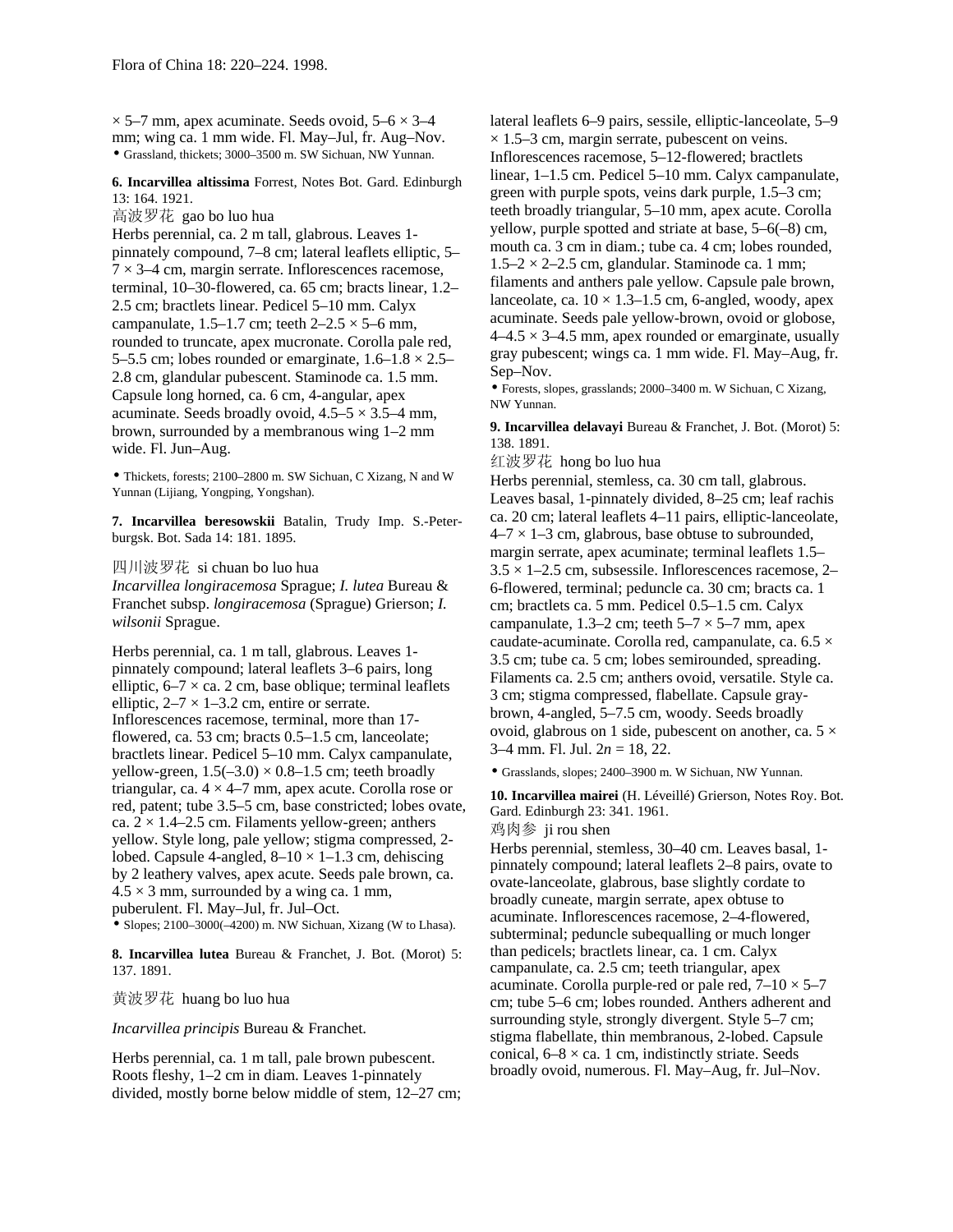Slopes, roadsides, grasslands, forests; 2400–4500 m. Qinghai, Sichuan, SE and E Xizang, NW and SW Yunnan [Bhutan, Nepal].

- 1a. Peduncle subequalling pedicel 10c. var. *grandiflora* 1b. Peduncle much longer than pedicel.
	- 2a. Lateral leaflets 2 or 3 pairs .... 10a. var. *mairei* 2b. Lateral leaflets 4–8 pairs 10b. var. *multifoliolata*

### **10a. Incarvillea mairei** var. **mairei**

鸡肉参(原变种) ji rou shen (yuan bian zhong) *Tecoma mairei* H. Léveillé, Cat. Pl. Yun Nan 20. 1915; *Incarvillea compacta* Maximowicz var. *brevipes* (Sprague) Wehrhahn; *I. grandiflora* Bureau & Franchet var. *brevipes* Sprague; *I. racemosa* Q. S. Zhao.

Lateral leaflets 2 or 3 pairs, margin serrate, apex obtuse. Peduncle ca. 22 cm. Pedicel 1–3 cm. Fl. May–Jul, fr. Sep–Nov.

• Slopes, roadsides; 2400–4500 m. W Sichuan, E Xizang, N and NW Yunnan.

**10b. Incarvillea mairei** var. **multifoliolata** (C. Y. Wu & W. C. Yin) C. Y. Wu & W. C. Yin in W. T. Wang, Fl. Reipubl. Popularis Sin. 69: 45. 1990.

多小叶鸡肉参 duo xiao ye ji rou shen

*Incarvillea mairei* var. *mairei* f. *multifoliolata* C. Y. Wu & W. C. Yin in C. Y. Wu, Fl. Yunnan. 2: 271. 1979.

Leaflets 4–8 pairs, ovate-lanceolate, margin serrulate to subentire, apex acuminate. Peduncle much longer than pedicels. Fl. Jun–Aug, fr. Aug–Oct.

• Forests, slopes, grasslands; 3200–4200 m. NW Sichuan, NW Yunnan.

**10c. Incarvillea mairei** var. **grandiflora** (Wehrhahn) Grierson, Notes Roy. Bot. Gard. Edinburgh 23: 344. 1961.

大花鸡肉参 da hua ji rou shen

*Incarvillea compacta* Maximowicz var. *grandiflora*  Wehrhahn, Die Garten-Stauden 2: 947. 1931; *I.* 

*grandiflora* Bureau & Franchet (1891), not Poiret (1821), not Sprengel (1827).

Peduncle subequalling pedicels. Fl. Jun–Jul, fr. Jul–Sep. Slopes, grasslands; 2500–3700 m. Qinghai, Sichuan, SE Xizang, NW Yunnan (Lijiang, Zhongdian) [Bhutan, Nepal].

**11. Incarvillea younghusbandii** Sprague, Bull. Misc. Inform. Kew 1907: 320. 1907.

藏波罗花 zang bo luo hua

Herbs 10–20 cm tall, stemless. Roots fleshy, 6–11 mm in diam. Leaves basal, 1-pinnately compound; leaf axis 3–4 cm; lateral leaflets 2–5 pairs, sessile, ovate-elliptic,  $1-2 \times$  ca. 1 cm, scabrous, margin serrate; terminal leaflet ovate-rounded to rounded,  $3-5(-7) \times 3-5(-7)$  cm, base cordate, apex obtuse or rounded. Inflorescences short racemose, 3–6-flowered or solitary. Pedicel 6–9 mm. Calyx campanulate, 0.8–1.2 cm, glabrous; teeth 5, unequal, smooth, 5–7 mm. Corolla funnelform, 4–7 cm; tube orange-yellow, ca. 3 mm at base, upward ca. 8 mm in diam.; lobes patent, rounded. Anthers versatile, connective with a basal spur ca. 1 mm. Ovules 1- or 2 rowed on each placenta. Stigma flabellate, 2-lobed. Capsule subwoody, strongly curved, 3–4.5 cm, 4 angled. Seed nearly black, ellipsoid, ca.  $5 \times 2.5$  mm,

concave on 1 side, convex on another, surrounded by wings, scaly. Fl. May–Aug, fr. Aug–Oct. • Gravel, slopes, thickets; 4000–5500 m. Qinghai, Xizang.

**12. Incarvillea compacta** Maximowicz, Bull. Acad. Imp. Sci. Saint-Petersbourg 27: 521. 1881. 密生波罗花 mi sheng bo luo hua *Incarvillea bonvalotii* Bureau & Franchet. Herbs perennial, 20–30 cm tall. Roots fleshy, conical, 15–23 cm. Leaves 1-pinnately compound, clustered at stem base, 8–15 cm; lateral leaflets 2–6 pairs, ovate, 2–  $3.5 \times 1-2$  cm, base rounded, apex acuminate; terminal leaflets ovate-rounded, entire. Inflorescences densely racemose, clustered at stem apex; bracts 1.8–3 cm. Pedicel 1–4 cm, linear. Calyx green or purple-red, with dark purple spots, campanulate, 1.2–1.8 cm; teeth triangular,  $6-12 \times 5-7$  mm. Corolla red or purple-red,  $3.5-4 \times$  ca. 2 cm; tube purple striate adaxially, purple and with black spots abaxially; lobes rounded, apex emarginate, with glands. Stamens inserted at base of corolla tube; anthers adherent; staminode small, curved. Ovules 2-rowed in each locule. Style ca. 4 cm; stigma flabellate. Capsule narrowly lanceolate, acute at both ends, distinctly 4-angled, ca.  $11 \times 1$  cm. Fl. May–Jul, fr. Aug–Dec.

• Slopes, thickets, grasslands; 2600–4100 m. S Gansu, Qinghai, SW Sichuan, Xizang (W to Lhasa), NW Yunnan.